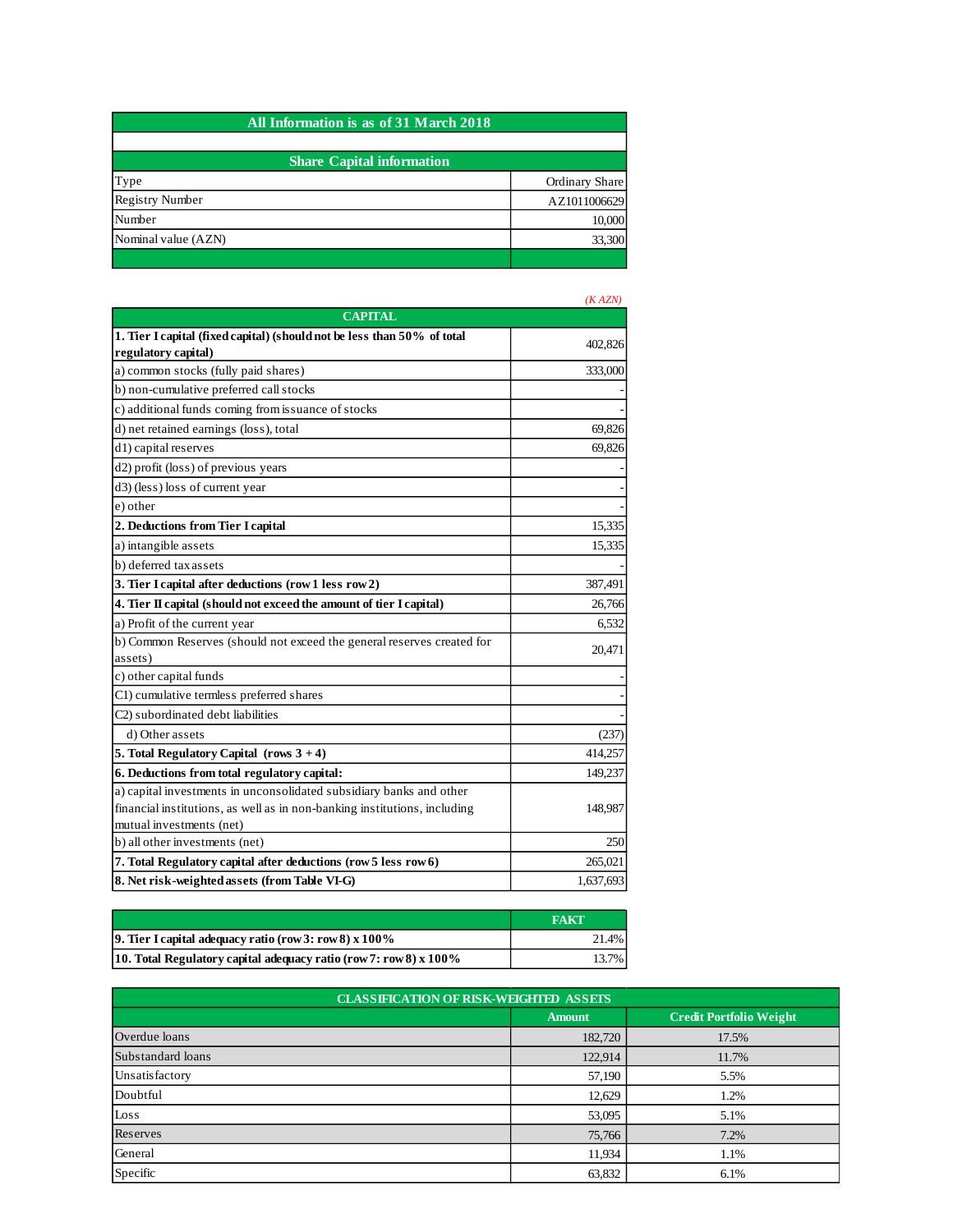| <b>RELATED PARTY LOANS</b> |        |                                               |  |
|----------------------------|--------|-----------------------------------------------|--|
|                            | Amount | <b>Proportion in Total Regulatory capital</b> |  |
| <b>RELATED PARTY LOANS</b> |        | $0.0\%$                                       |  |

| <b>TOTAL LARGE LOANS</b>                        |         |       |  |  |  |
|-------------------------------------------------|---------|-------|--|--|--|
| <b>Credit Portfolio Weight</b><br><b>Amount</b> |         |       |  |  |  |
| Total large loans                               | 600,316 | 4%، ر |  |  |  |

| <b>CURRENCY POSITION</b>              |          |         |  |
|---------------------------------------|----------|---------|--|
| Freely convertible currency position  | max. 20% | 6.4%    |  |
| Total open "closed" currency position | max. 15% | $-0.6%$ |  |

| <b>OFF-BALANCE LIABILITIES</b>             |              |  |
|--------------------------------------------|--------------|--|
| <b>Liabilities</b>                         | <b>Total</b> |  |
| 1. Loan instruments, total                 | 131,319      |  |
| a) loan commitments                        | 61,382       |  |
| b) undisbursed lines of credit             | 69,937       |  |
| 2. Guarantees and liabilities of this type | 239,534      |  |
| a) Guarantees                              | 239,534      |  |
| 3. Letters of credit, total                | 4,488        |  |
| a) Standby Letters of Credit               | $\theta$     |  |
| b) Documentary Letters of Credit           | 4,488        |  |
| 4. Forward and futures contracts, total    | 520,318      |  |
| a) based on spot contracts                 | $\Omega$     |  |
| b) based on Forward and Futures contracts  | 33,880       |  |
| c) swap contracts                          | $\mathbf{0}$ |  |
| d) based on other contracts                | 486,437      |  |
| 5. Other off-balance-sheet liabilities     | $\Omega$     |  |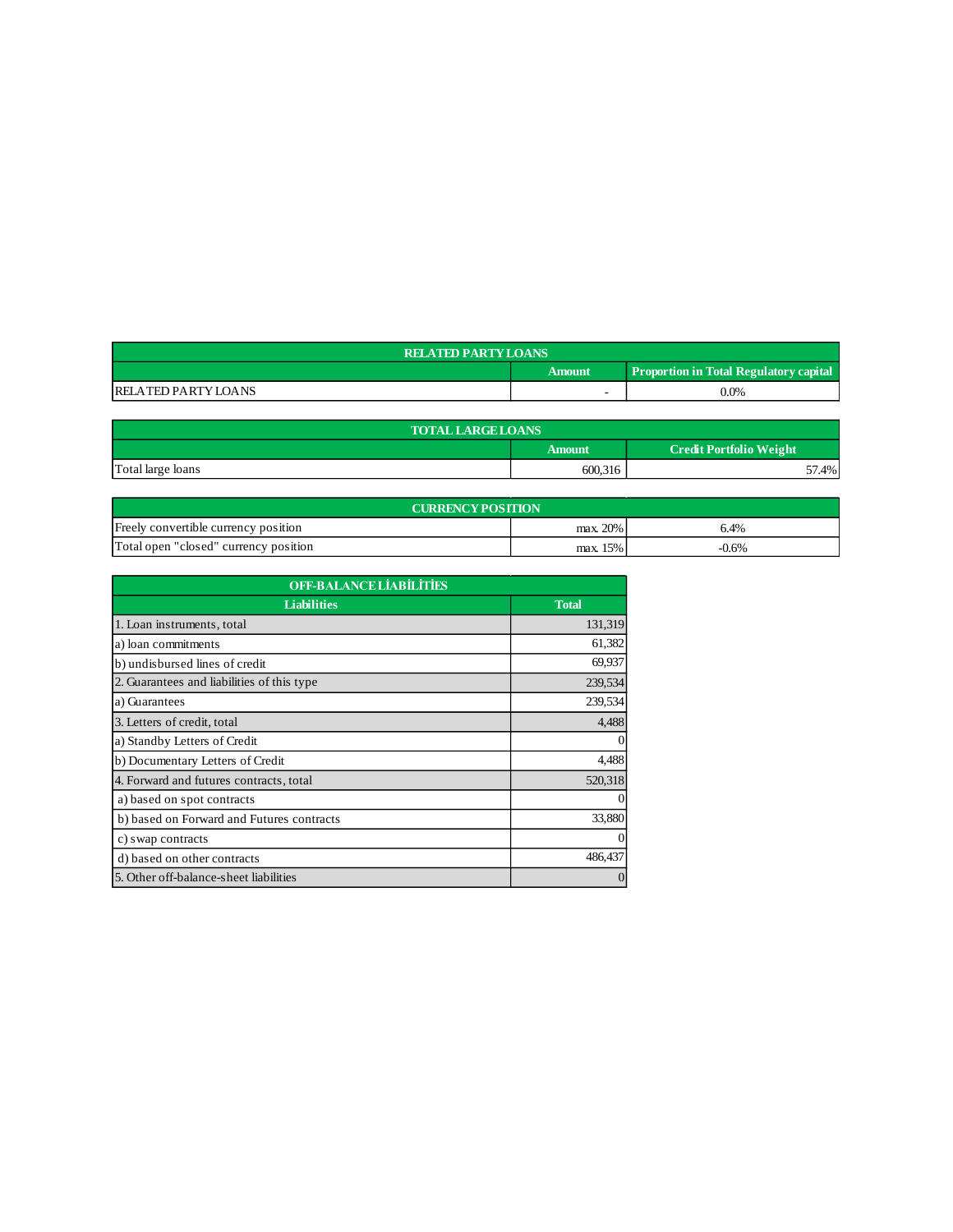## **All Information is as of 31 March 2018**

|                             | (KAZN)    |
|-----------------------------|-----------|
| <b>RISK-WEIGHTED ASSETS</b> |           |
| Total risk-weighted assets  | 1,637,693 |

| <b>LOANS, INCLUDING OVERDUE LOANS BY GEOGRAPHIC SEGMENTATION</b> |                        |         |  |  |  |
|------------------------------------------------------------------|------------------------|---------|--|--|--|
|                                                                  | Overdue loans<br>Loans |         |  |  |  |
| Baku                                                             | 1,013,286              | 174,197 |  |  |  |
| Ganja                                                            | 17,217                 |         |  |  |  |
| Zagatala                                                         | 16,185                 | 47      |  |  |  |
| <b>TOTAL</b>                                                     | 1,046,688              | 182,720 |  |  |  |

| <b>LOANS, INCLUDING OVERDUE LOANS BY ECONOMIC SECTORS</b> |           |               |  |  |
|-----------------------------------------------------------|-----------|---------------|--|--|
|                                                           | Loans     | Overdue loans |  |  |
| Mining industry                                           | 86,644    | 3,473         |  |  |
| Processing industry                                       | 101,040   | 25,115        |  |  |
| Electricity and Gas Production                            | 3         | ۰             |  |  |
| Other manufacturing                                       | 10,349    | 3,149         |  |  |
| Agriculture                                               | 90,627    | 5,781         |  |  |
| Construction                                              | 62,478    | 5,667         |  |  |
| Transportion                                              | 15,092    | 3,500         |  |  |
| Information and Communication                             | 5,909     | ÷             |  |  |
| Trade                                                     | 184,890   | 13,535        |  |  |
| Other manufacturing and service                           | 281,286   | 90,070        |  |  |
| Central Government Authorities                            | ٠         | ۰             |  |  |
| Municipalities                                            | ٠         |               |  |  |
| Public organizations                                      | 6,348     |               |  |  |
| Individuals (Consumer and Mortgage)                       | 138,283   | 1,222         |  |  |
| Other                                                     | 18,309    | 1,016         |  |  |
| <b>Total</b>                                              | 1,001,258 | 152,528       |  |  |